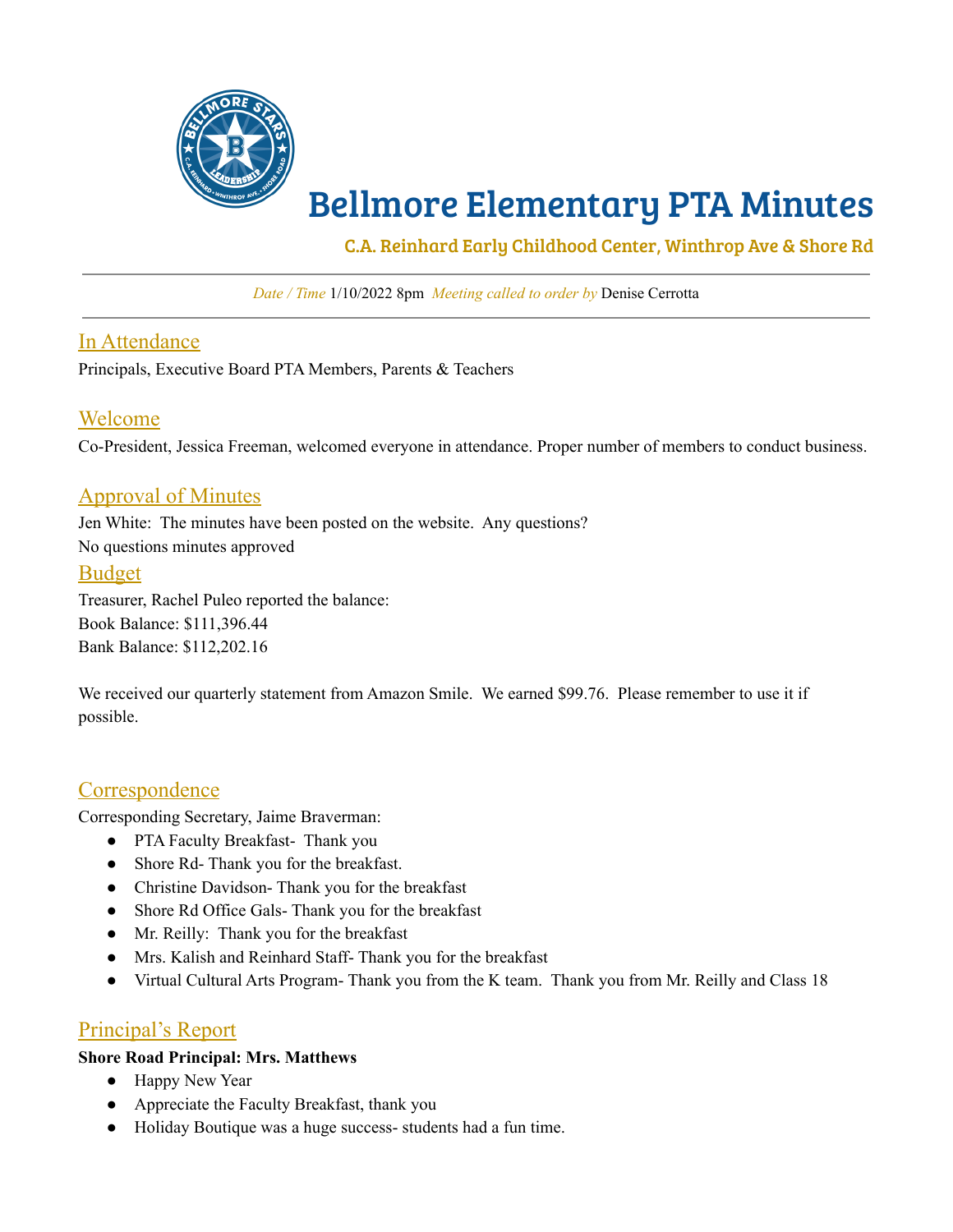- Winter Concert in December. First live performance in a long time. It was a beautiful evening. Months of music in the morning with rehearsals. Thank you to the music teachers.
- Spring Concert with 5th graders also.
- Kick off to Musical Theater with about 40 students- Broadway reviews
- Appreciate the PTA for Chess Nuts- 2nd week in. Thank you.
- 6th Grade parents: Middle School placement and course selection. Not too late. Reach out to the principal and or teachers.
- Important Dates:
	- 5th Grade Science Fair 1/27
	- 6th Grade Club pictures 2/16
	- 6th Grade College Olympics- in school event with plans to have other classes watch

## **Winthrop Ave Principal: Mrs. Curto**

- Happy New Year
- Toy and Coat Drive- helped a lot of families
- Holiday Boutique- Thanks to the volunteers- so nice to see parents/volunteers in again.
- Winter Concert- 1st Concert in way too long-Singing Club
- 4th Grade students video conference with a BB hall of famer for Character education
- Star Greeter leaders doing a great job greeting others in the a.m.
- Star Polisher team starts next week- will write a mission statement

●

- Leadership Principle: Think win win. At home-teach to think outside of the box if feeling lose/lose. Set goals with body/mind/heart.
- Science Fair for 3rd Grade, 2/3 Mr. W met with each class

## **C.A. Reinhard Principal: Ms. Sanpietro for Mrs. Castine**

- $\bullet$  Happy, Healthy, & Safe New Year
- Virtual Read Aloud "The Jar of Happiness"
- January Leadership Principle: Think Win Win, Trust, You can count on me.
- 12/7 Parents were invited in to see Strings lessons 8week finale, plucking and strings. Excited to have the parents back in.
- Thanks to the PTA for the live musical performance- Children really enjoyed watching Holiday Spirit in class.
- 2nd Grade Stars- met with 2 JFK leadership classes- Virtual meeting- Leadership principles- Sent Letters of thanks- Students were very excited to work with older kids
- PARP- Camp Readsomemore-
	- PARP Patrol- announcements of Streets
	- Mystery Reader Videos being shared.
	- $\circ$  In person assembly in auditorium- puppet show, wonderful & fun. Encourage children to read, read, read.

# EVP Reports

Shore Rd- Alison Prainito & Jaime Sumersille

● Jaime Sumersille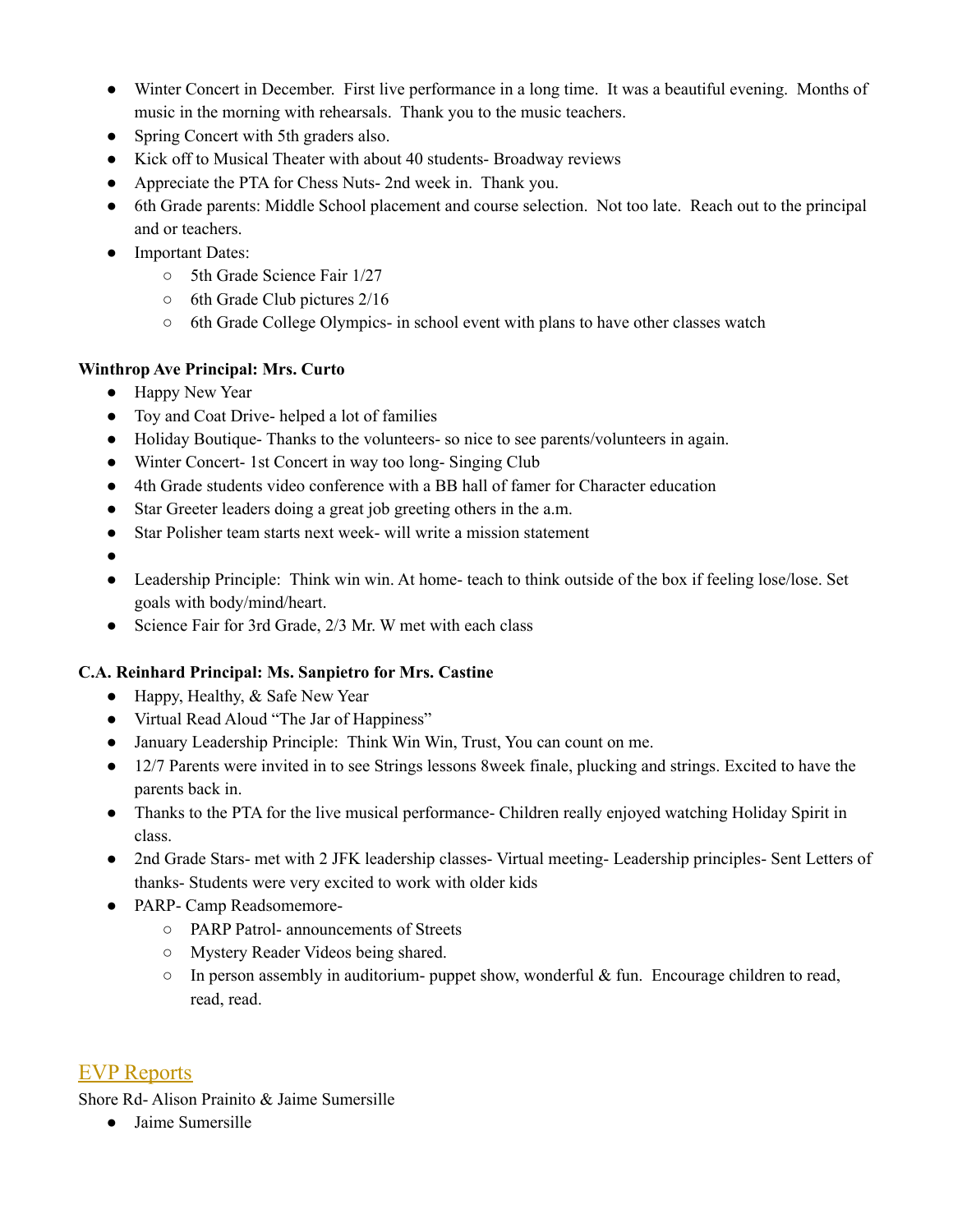- Birthday Bulletin Board: Thanks to Carla Wong
- Chess Club Tuesdays, Thanks to Harmony S., About 20 students/wk, can still sign up. PTA Volunteers
- 6th Grade Committee update later

Winthrop Ave- Nikki Zimberg & Elizabeth Scuccimarri

- Nikki Zimberg
	- $\circ$  Birthday Bulletin Board: Thanks to Jen K and the committee for the beautiful display.
	- Chess Club- excited for it to start- Thanks to Olivia B and Harmony S., Volunteers to be notifiedwill be picked out of a hat.
	- Health and Safety Week coming up.
	- On personal note: Saw the Concerts and Singing Club performances at the schools. Thank you for doing such a great job. It was beautiful to see.

Reinhard- Debra LoCascio & Jamie Guggenheim Shiner

- Debra LoCascio
	- Ms. Sanpietro covered most.
	- PARP kickoff Camp Readsomemore
		- Thanks for the Mystery Reader Videos
		- **Assembly feedback was great-** Thanks to the committee Sam  $\&$  Amy P
		- PARP Calendar came home to encourage more reading and fun activities
		- Send in minutes on Fridays

## Committee Reports

Membership- Denise

- About 440 Members, still low membership compared to past years.
- Not too late to join
- Supports programs and gives you a vote

Ways & Means- Denise C

- Thanks to the Holiday Boutique: Went well, kids happy to shop
	- Thanks to the committee for answering questions and helping run
- Valentines Day Sale- coming soon, all online

6th Grade Committee- Leslie Cerverizzo & Nicole Oberst- Leslie

- Very busy committee
- Swag Sale- extended to after break, closed 12/28
- Photo Memories- uploaded to pictavo, closed 1/7, pictures are amazing
- On schedule with yearbook, cover completed
- Well wishes and boosters coming up this week.

Spirit Wear:

- Hopefully everyone got their orders
- Still an issue with leggings

Contact Brandon or Taylor at Lifestyles and/or send PM to Tara